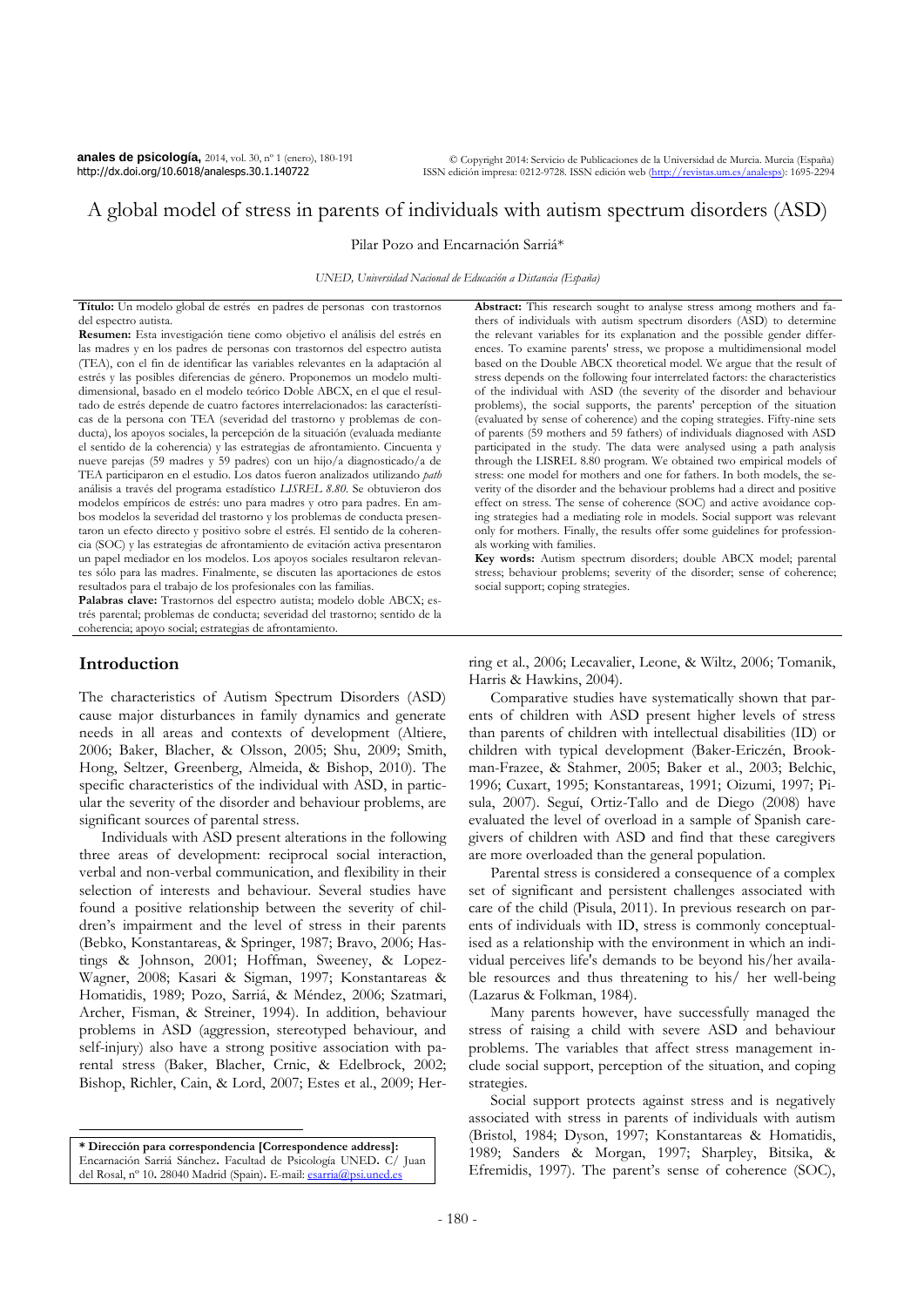that evaluates their perception of their situation, is significantly negatively associated with parental stress (Mak, Ho, & Law, 2007; Oelofsen & Richardson, 2006; Olsson & Hwang, 2002; Pozo et al., 2006). A strong SOC protects against stress. SOC is conceived as a personality characteristic that functions as a coping style, an enduring tendency to see one's life space as more or less orderly, predictable, and manageable (Antonovsky, 1987). Finally, previous research that examines coping strategies used by parents to manage daily situations demonstrates that parents who adopt positive reframing coping strategies report less stress than parents who adopt active avoidance coping strategies (Dunn, Burbine, Bowers, & Tantleff-Dunn, 2001; Hastings et al., 2005).

In summary, stress adaptation among parents of individuals with ASD is complex because multiple variables affect the outcome. The specific characteristics of the individual, the social support, the parents' sense of coherence and the parents' coping strategies are four such factors examined in this study. Most prior studies, however, have only implemented partial analyses of stress and have not accounted for the simultaneous effects and interrelationships of all of the variables involved in stress adaptation. To effectively examine the interrelationship between the variables and their influence on stress, it is necessary to adopt a multidimensional perspective.

The double ABCX model (McCubbin & Patterson, 1983) has proven to be an effective theoretical model for the global analysis of stress in mothers of individuals with ASD (Bristol, 1987; Pozo et al., 2006, Pozo, Sarriá, & Brioso, 2011) and for the analysis of adjustment in mothers of individuals with Asperger Syndrome (Pakenham, Sofronoff, & Samios, 2005).

A pioneering study using multidimensional analysis of maternal stress conducted by Bristol (1987) has found that the severity of the child's behavioural problems is positively associated with the parents' stress levels. Additionally, the strongest predictors of maternal stress are the mother's definition of the child's handicap and her level of informal social support. These results have been confirmed by Pozo et al. (2006) in a Spanish study of mothers of individuals with ASD. In addition, Pakenham et al. (2005) found that maternal adjustment (depression, anxiety, social adjustment and subjective health status) was related to the following variables: higher levels of qualitative social support; emotionally appropriate coping strategies, which include positive reinterpretation and the act of seeking social support; and lower levels of child behavioural problems, stress appraisals, and passive avoidance coping.

We note that these multidimensional studies have only examined mothers. The majority of studies on parental stress associated with raising a child with ASD have focused on mothers even though raising a child with autism presents significant challenges for fathers as well. One study shows that the level of stress in fathers of children with autism is higher than the level of stress among fathers of normally developing children (Baker-Ericzén et al., 2005).

Likewise, there are few comparative studies that analyse the differences in parental stress between mothers of individuals with ASD and fathers of individuals with ASD. Some studies have found higher levels of stress in mothers than in fathers (Bristol, Gallagher, & Schopler, 1988; Gray & Holden, 1992; Hastings, 2003; Herring et al., 2006; Tehee, Honan, & Hevey, 2009; Trute, 1995), whereas others have no found gender differences (Benson, 2006; Cuxart, 1995; Dyson, 1997; Hastings et al., 2005). There is a lack of studies that analyse stress from a multidimensional perspective comparing maternal and paternal models and examining the commonalities and differences between them.

For this reason, our research has two objectives. The first objective is to perform a multidimensional analysis of stress to enhance the knowledge of different variables that make up the model and the relationships among them. The second objective is to examine how mothers and fathers experience parental stress differently by independently analysing mothers' and fathers' models of stress.

We propose a theoretical model based on the double ABCX model in which all the variables are interrelated. Figure 1 exhibits our hypotheses and identifies the directions and signs of the hypothesised relationships among the factors in the theoretical model for the analyses of parental stress. The application of the double ABCX model for the study of the psychological adaptation of parents of individuals with ASD (Pozo et al., 2006; 2011; Pozo, Sarriá, & Brioso, in press) suggests that the adaptation outcome (xX factor) depends on several factors. These factors include stressors or specific individual with ASD characteristics (aA factor), social support (bB factor), perception or definition of the situation (cC factor), and coping strategies (BC factor). The variables that constitute the factors in the model were derived from prior research on parents of individuals with ASD. The severity of the disorder and behaviour problems of individual with ASD represent the aA factor. Social support and sense of coherence (SOC) are associated with the bB and cC factors respectively. Two major types of coping strategies, positive and problem-focused coping and active avoidance coping, were introduced as variables of the BC factor to consider the type of coping strategy used rather than total scores of measuring coping.

The model postulates that the bB, cC and BC factors play mediating roles. In this sense, the variables based on the characteristics of individuals with ASD have two effects on stress: a) a direct effect on stress and b) an indirect effect on stress through social support, perception of the problem (evaluated by sense of coherence) and coping strategies (positive and problem-focused coping and active avoidance coping strategies). These three variables play a mediating role in the model of stress. Specifically, the severity of the disorder and behaviour problems is negatively associated with social support and SOC variables and positively associated with coping strategies. Two mediating variables (social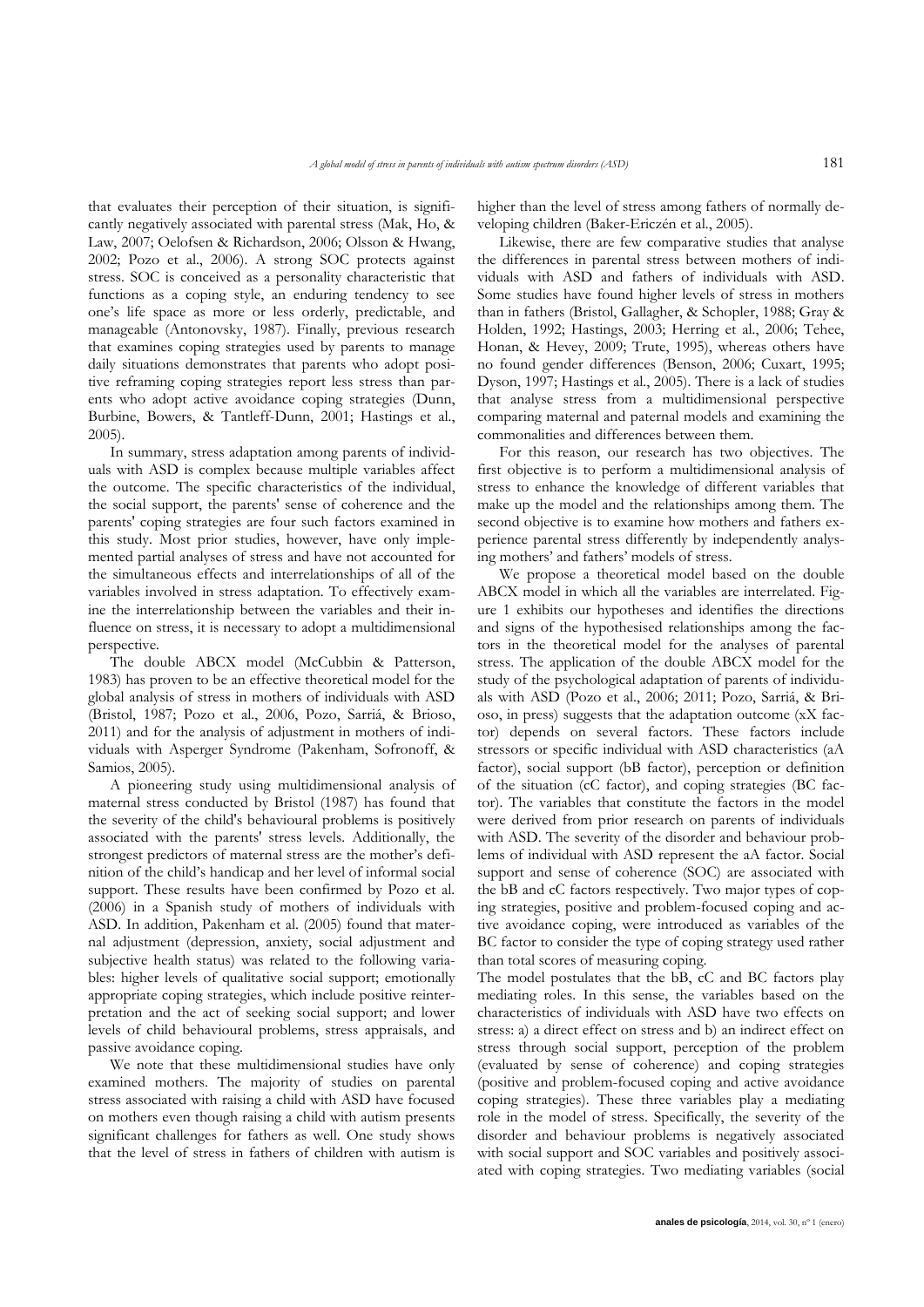support and SOC) are negatively associated with stress, and coping strategies have a positive relation to stress. All three variables are associated with one another.



## **Method**

#### **Participants**

Participants included 118 adults from Spain (59 mothers and 59 fathers comprising 59 couples). All of the couples had a son or a daughter diagnosed with ASD, lived together in the family home and spoke Spanish as their primary language. Most of the couples (96.6%) were married, and the rest (3.4 %) were stable unmarried couples. To homogenise the groups of mothers and fathers in terms of family context factors, the inclusion criterion for the sample was that both parents of the same family had completed the questionnaires.

Table 1 shows sample demographic characteristics. We observed that mothers and fathers were similar in age and level of education. We note that significant differences exist in employment levels  $(\chi^2_{(2)} = 31.67, p \le .01)$ , as 49.1% (29) of mothers were gainfully employed in comparison to 88.1% (52) of fathers. These data suggest that a greater proportion of mothers than fathers were involved in childcare as their main activity.

With regard to the characteristics of the individuals with ASD, the average age in the study was  $M = 12.4$  years; 47 of the individuals with ASD were male, and 12 were female. The main category of ASD among participants was Autistic Disorder (43), followed by PDD-NOS (10), Rett's Syndrome (5), and Asperger's Syndrome (1). In relation to the severity of the disorder, the CARS test applied allows classify the individuals as not autistic (scores below 28), mild or moderately autistic (28–36) or severely autistic (scores above 36) (García-Villamisar & Muela, 1998; Mesibov, 1988). In our sample, all children (59) received scores above the autism cutoff (total score 28), 15.6% with mild-moderate autism (15) and 84.4% with severe autism (44).

**Table 1.** Demographic characteristic of parents, family and individuals with ASD.

| Demographic information      | $\frac{0}{a}(n)$ | Mean (SD)  |
|------------------------------|------------------|------------|
| Mothers $(n=59)$             |                  |            |
| Age (years) range 28-69      |                  | 44.6 (7.9) |
| Level of Education           |                  |            |
| Primary school               | 22.0(13)         |            |
| Secondary school             | 35.6(21)         |            |
| University                   | 45.9(25)         |            |
| Employed                     | 49.1 (29)        |            |
| Father $(n=59)$              |                  |            |
| Age (years) range 32-72      |                  | 46.7(9.1)  |
| Level of Education           |                  |            |
| Primary school               | 22.0(13)         |            |
| Secondary school             | 37.3(22)         |            |
| University                   | 40.7(24)         |            |
| Employed                     | 88.1 (52)        |            |
| Family $(n=59)$              |                  |            |
| Family composition           |                  |            |
| 3 members                    | 23.7(14)         |            |
| 4 members                    | 61.0(36)         |            |
| 5 members                    | 19.3(9)          |            |
| Individual with ASD $(n=59)$ |                  |            |
| Age (years) range 4-38       |                  | 12.4(7.9)  |
| Gender                       |                  |            |
| Male                         | 79.7 (47)        |            |
| Type of ASD                  |                  |            |
| Autistic Disorder            | 72.9 (43)        |            |
| Asperger's Syndrome          | 1.7(1)           |            |
| Rett's Syndrome              | 8.5(5)           |            |
| PDD-NOS                      | 16.9 (10)        |            |
| Severity of disorder         |                  |            |
| Moderate                     | 15.6 (15)        |            |
| Severe                       | 84.4 (44)        |            |
| <b>Education centre</b>      |                  |            |
| Ordinary school              | 25.4(15)         |            |
| Special education school     | 12.2(6)          |            |
| Autism-specific school       | 55.9 (33)        |            |
| Day centre                   | 8.5(5)           |            |

*Note. SD* = Standard Deviation; ASD = Autism Spectrum Disorders; PDD-NOS = Pervasive Developmental Disorder-Not Otherwise Specified

#### **Procedure**

The heads of schools were initially contacted through the Professional Association of Autism in Spain (AETAPI) and informed of the aims of the research. Parents received a letter inviting them to participate in the study. We reported in the letter that the data obtained would be treated confidentially and used only for this research. We also informed parents that their participation was voluntary and they could leave the research at the time they so choose. Parents participated by completing a series of questionnaires distributed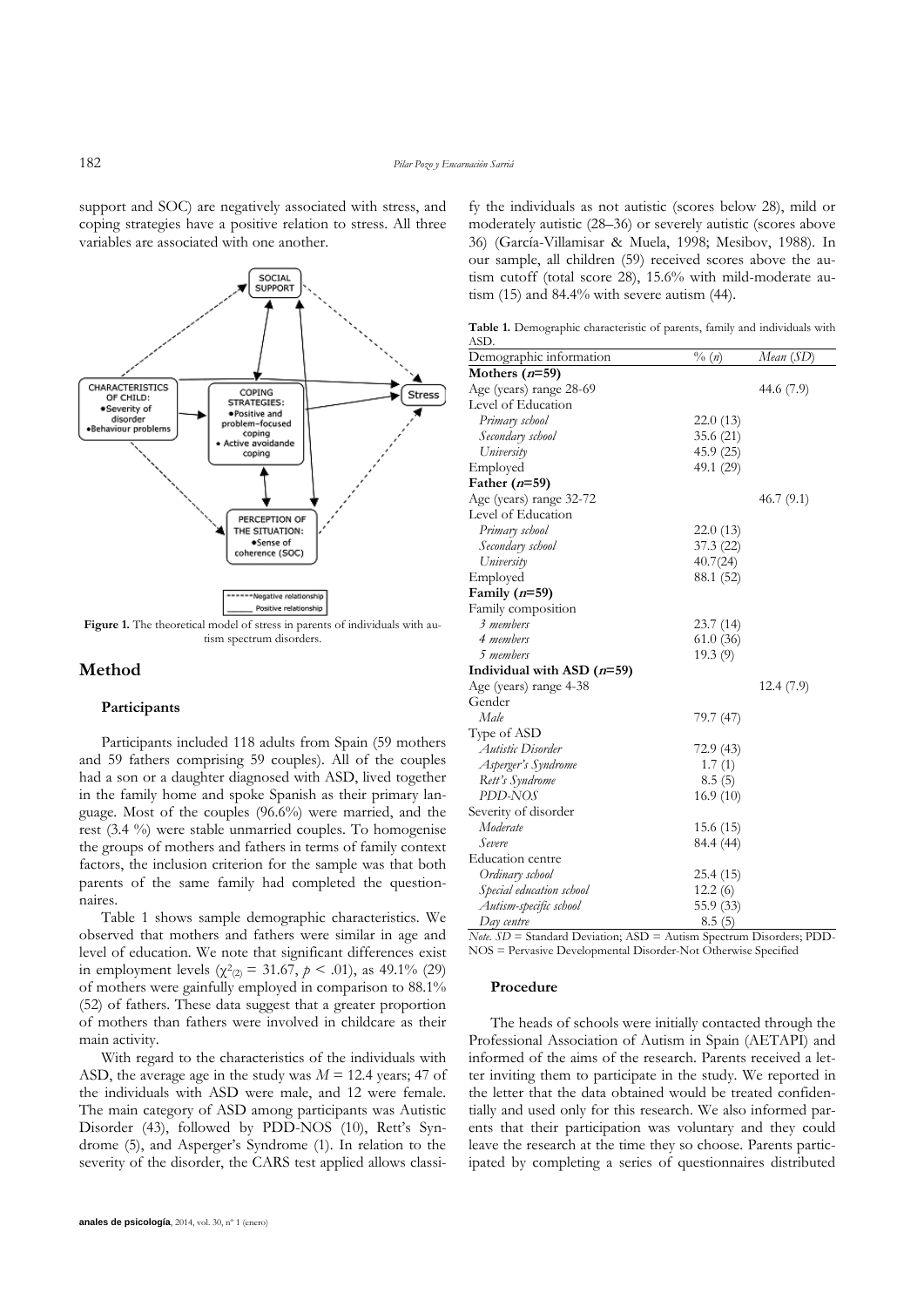via school or by mail, depending on the parents' preference. Further instructions were included with the questionnaires and stated that the questionnaires should be completed individually without consultation or discussion with the spouse.

A total of 161 parents (96 mothers and 65 fathers) completed the questionnaires. To standardise the groups of mothers and fathers in family context factors, the inclusion criterion for the final sample was that both parents of the same family had completed the questionnaires. In the end, 118 parents (59 mother-father couples from two-parent families) were included as participants.

#### **Measures**

Demographic information from parents, individuals with ASD and families was obtained through a brief questionnaire designed specifically for this research. A battery of six questionnaires was used to evaluate the variables that make up the stress model. One of these questionnaires (the *Childhood Autism Rating Scale*) was completed by the professionals, and the mothers and fathers completed the other five questionnaires individually. Some questionnaires were previously adapted for Spanish by other authors (*Childhood Autism Rating Scale* and Brief COPE). We translated the following measures into Spanish: the *Behaviour Problems Inventory*, the *Checklist of Support for Parents of the Handicapped*, the *Sense of Coherence Questionnaire, and* the *Parental Stress Index Short Form*. We adopted the back-translation technique to ensure translation accuracy. Two bilingual experts were invited to translate the Spanish versions back to English to correct differences between the two versions.

The *Childhood Autism Rating Scale* (CARS*;* Schopler, Reichler, & Reisner, 1988; adapted for Spanish by Garcia-Villamisar & Polaino-Llorente, 1992) was used to measure the severity of the disorder. The CARS is a 15-item behaviour scale, which evaluates behaviours that, in general, are affected by autism. Each item is scored from 1 (behaviour appropriate for age level) to 4 (severe deviance with respect to normal behaviour for age level). All items are added together into a total score, which was used in the present study to evaluate the severity of the disorder. The internal consistency of the original scale is high, with an alpha reliability coefficient of .94 and interrater reliability of .71. The Spanish adaptation of the CARS has both good internal consistency ( $\alpha$ = .98) and concurrent validity (Kappa coefficient = .78). The current study also exhibited good reliability, with a Cronbach's alpha of .91.

The *Behaviour Problems Inventory* (BPI; Rojahn, Matson, Lott, Svensen, & Smalls, 2001) was translated into Spanish for this study. The BPI was used to assess the behaviour problems of individuals with ASD. A 52-item scale, the BPI, also has three sub-scales: self-injurious, stereotyped and aggressive/destructive behaviour. Each item is scored on a 4 point severity scale ranging from 0 (no problem) to 3 (a severe problem). The reliability in the original scale is high, with a Cronbach's alpha of .83 for the total scale. The BPI has been found to be a reliable and valid behaviour rating instrument for behaviour problems in individuals with mental retardation and developmental disabilities (Rojahn et al., 2001). The internal consistency of the total scale in the present study was also high, with  $\alpha = .89$ .

The *Checklist of Supports for Parents of the Handicapped*  (CSPH; Bristol, 1979) was translated into Spanish and used to evaluate the useful social support that is available to parents caring for an individual with a disability. It is a 23-item rating scale using a 5-point item scale ranging from 0 (nothing useful) to 4 (very useful). The total score was used in this study and was obtained by summing all items. There was no information regarding the internal consistency of the original scale; in the present study, the reliability, based on Cronbach's alpha, was .82.

The *Sense of Coherence Questionnaire* (SOC; Antonovsky, 1987) was translated into Spanish and used to assess the sense of coherence (SOC). The questionnaire measures the extent to which individuals find life to be comprehensible (the ability to understand life events and situations as clear, ordered and structured), manageable (the sense that life is under control and demands can be managed) and meaningful (the perception that life situations and challenges are worthwhile). This is a 29-item scale, which is rated by a 7 point item scale, with higher scores indicating a stronger SOC. Antonovsky (1993) demonstrates good test-retest reliability and criterion validity. The Cronbach's alpha for the present sample was .90.

The *Brief Coping Orientation of Problems Experienced (*Brief-COPE*;* Carver, 1997; adapted to Spanish by Crespo & Cruzado, 1997) was used to obtain information on coping strategies used by parents raising an individual with ASD. It has 14 two-item subscales. Each item is rated in terms of how often the responder utilises a particular coping strategy as measured on a 4-point scale in which 0 represents "I have not been doing this at all" and 3 represents *"*I've been doing this a lot".

To reduce the number of strategies, we performed a principal component factor analysis following the methodology used by Hastings, Kovshoff, Brown et al. (2005). The results showed that two factors explained 28% of the variance; the two factors included items from the original Brief-COPE sub-scales. Factor 1, which is named "positive and problem-focused coping strategies", includes items for active coping, planning, seeking instrumental and emotional social support, positive reframing, and humour. Factor 2, which is named "active avoidance coping strategies", includes seven items from the sub-scales for denial, behaviour disengagement, distraction, and self-blame. Only the scores for these two factors were used in the current study. Reliability was good for the total scale ( $\alpha$  = .76), positive and problem-focused coping strategies ( $\alpha$  = .79), and active avoidance coping strategies ( $\alpha$  = .71).

*Parental Stress Index Short Form* (PSI-SF; Abidin, 1995). This scale was translated into Spanish and used to evaluate the parental stress. This form is a 36-item self-report ques-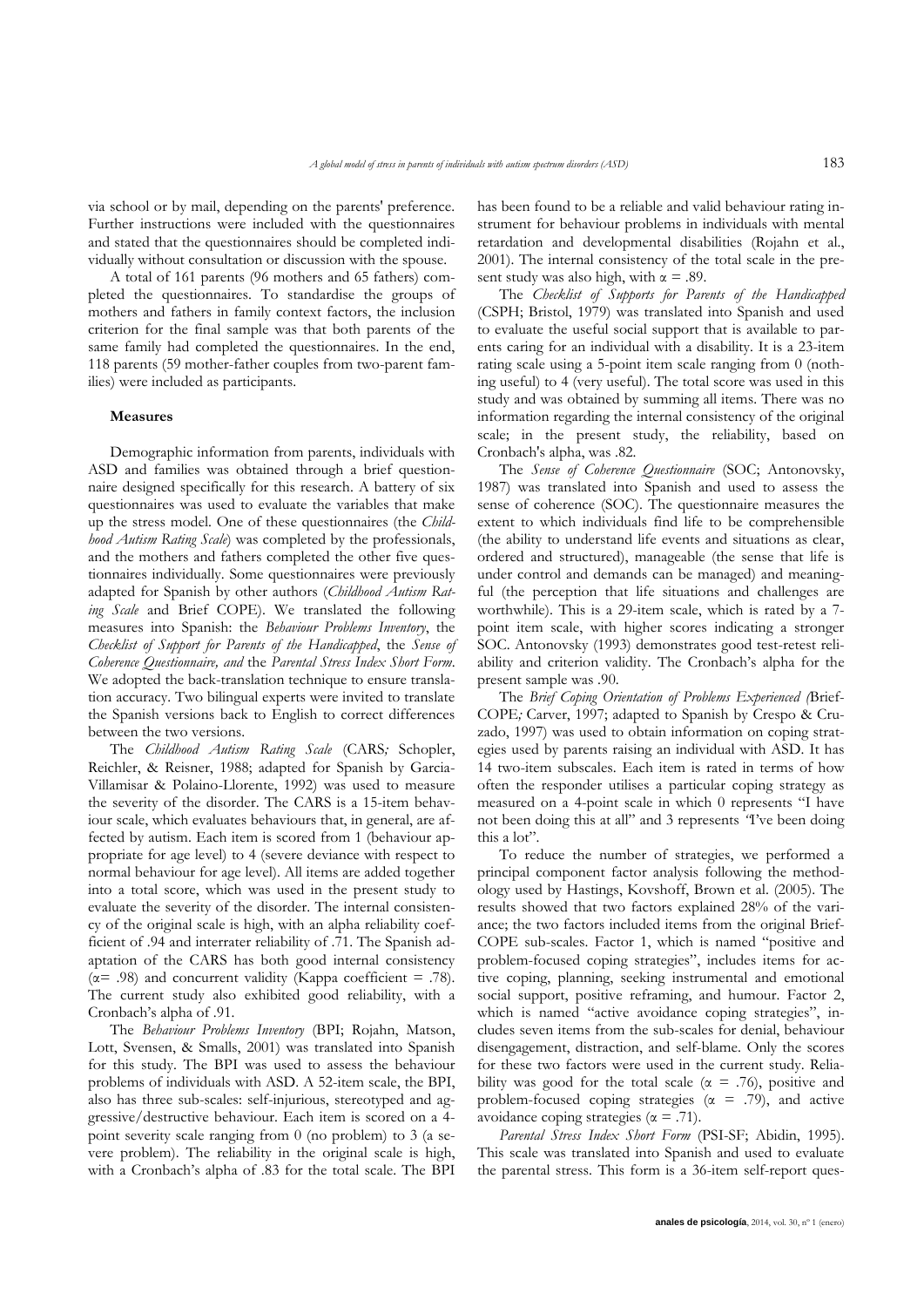tionnaire. Response options range from 1 (totally disagree) to 5 (totally agree). The total score was obtained by summing all items; a score above 90 points indicates a clinically significant level of stress. Total stress score involves the following three categories: a) the parental domain (reflects the stress arising from the parent's perceptions of themselves and their functioning as a parent); b) the child characteristics domain (reflects the stress experienced as a result of the parent's perceptions of the child's characteristics and the demands made upon them by the child); and c) the parentchild interaction domain (reflects the stress caused by the perception of dysfunctional interaction with the child). The total stress score was used as the main dependent variable in the present research. The PSI-SF has very strong reliability and validity data, and the total stress score was also reliable in the present sample (Cronbach's alpha = .88).

#### **Data analysis**

Pearson's correlations were used to explore bivariate associations between all of the variables that operationalise the double ABCX model factors in this study. Correlations were calculated using the SPSS 15 program, separately for mothers and fathers. Path analysis was carried out using the LIS-REL 8.80 program to form a multidimensional analysis of stress. Data for mothers and fathers were analysed separately and all of the variables were introduced in each model. Finally, a comparative analysis of mean differences between mothers and fathers in the variables was performed using the SPSS 15 program. The G\* Power 3.1 program (Faul, Erdfelder, Lang, & Buchner, 2007) was used for the post hoc power analysis and to calculate the effect size.

### **Results**

We carried out Pearson's correlations to explore bivariate associations between all of the variables that operationalise the model factors in this study. Correlations were calculated separately for mothers and fathers and the results are shown in Table 2. The data show that for both samples the severity of disorder, behaviour problems, and active avoidance coping strategies are positively associated with the adaptation variable (stress), and SOC is negatively associated with stress. Social support is significantly correlated with stress only in the case of mothers (negatively associated). For both samples the two characteristics of the individual with ASD variables (the severity of the disorder and behaviour problems) are positively associated. The behaviour problems variable is positively correlated with active avoidance coping strategies, and SOC is negatively associated with behaviour problems and active avoidance coping strategies. In the case of mothers the severity of the disorder is negatively associated with SOC. In addition the two types of coping strategies are positively associated only in mothers

Table 2. Correlations between child characteristics variables, social support, sense of coherence (SOC), coping strategies and stress in fathers (above diagonal) and mothers (below diagonal)

|                                        |           |          |          | 4         |          | 6         |           |
|----------------------------------------|-----------|----------|----------|-----------|----------|-----------|-----------|
| 1. Severity of disorder                |           | $.414**$ | $-.044$  | $-.239$   | $-.051$  | .065      | $.384***$ |
| 2. Behaviour problems                  | $.423**$  |          | $-.109$  | $-.335*$  | .062     | $.276*$   | .479**    |
| 3. Social support                      | .028      | $-.042$  |          | .155      | .167     | $-.151$   | $-.194$   |
| 4. SOC                                 | $-.256*$  | $-.275*$ | .205     |           | $-.126$  | $-.686**$ | $-.674**$ |
| 5. Positive and problem-focused coping | $-.005$   | .198     | .181     | $-.026$   |          | .131      | .193      |
| 6. Active avoidance coping             | .193      | $.265*$  | $-.076$  | $-.395**$ | $.340**$ |           | $.530**$  |
| 7. Stress                              | $.414***$ | $.477**$ | $-.286*$ | $-.702**$ | .108     | $.412**$  |           |

\*\*  $p < .01$ ; \*  $p < .05$ 

A path analysis was conducted separately for mothers and fathers, resulting in two empirical models. In each model, all of the variables were introduced. The hypothetical models were designed to follow the framework of the double ABCX theoretical model. Graphic paths were constructed while ensuring that the variable relationships were linear. First, examination of normality of variables for each group (mothers and fathers) was performed. The Skewness and Kurtosis test reported departure from normality in a relevant number of variables. In concrete, two variables in the case of mothers' data: social support ( $\chi^2$  = 7.60,  $p$  = .022) and active avoidance coping strategies ( $\chi^2$  = 11.25,  $p$  = .001); and three variables in fathers' data: behaviour problems ( $\chi^2$  = 9.60,  $p$  = .001), social support ( $\chi^2 = 8.33$ ,  $p = .020$ ), and active avoidance coping strategies ( $\chi^2$  = 19.23,  $p$  = .010). These results of nonnormal variables and the small sample size led us to use Robust Maximum Likelihood method to estimate the models. This method provides the Satorra-Bentler scaled  $\chi^2$  fit index (Finch, West, & MacKinnon, 1997; Morata-Ramírez & Holgado-Tello, 2013; Satorra & Bentler, 1994; West, Finch, & Curran, 1995).

To test the goodness of fit of the proposed models we used the following four indices: a) the Satorra-Bentler scaled Chi-squared index, which shows a good model fit when the probability is not significant  $(p > .05)$ ; b) the Comparative Fit Index (*CFI*), in which values greater than .95 represent a good model fit; c) the Normed Fit Index (*NFI*), in which values greater than .90 are considered acceptable; and d) The Root Mean Square Error of Approximation (*RMSEA*), in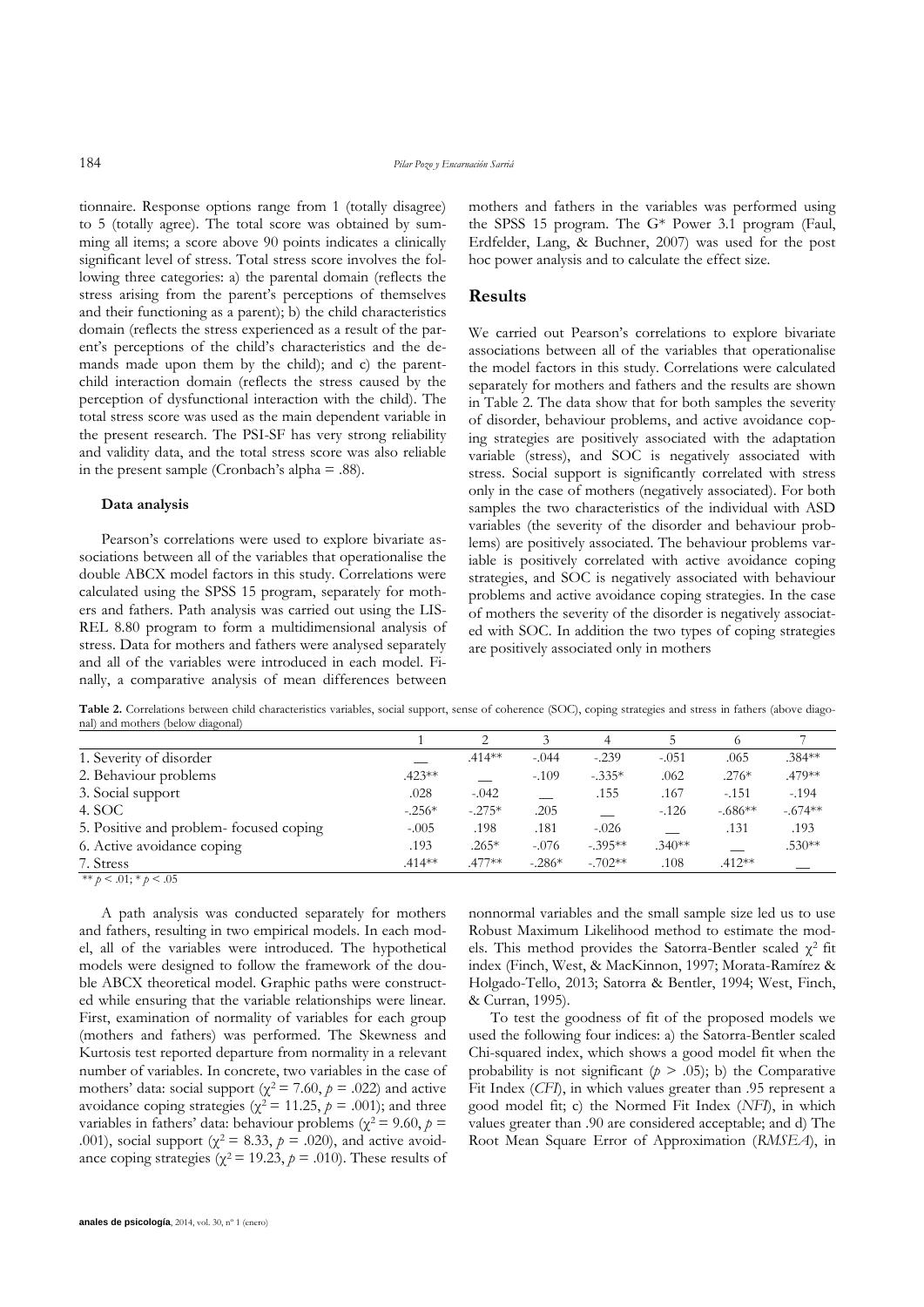which values lower than .08 are considered acceptable, and values lower than .05 are considered very good.

Separate path analysis for mothers and fathers were calculated. The fit indices for the stress models are displayed in Table 3. The hypothesised model (Model 1) for stress was tested for mothers (Satorra-Bentler  $\chi^2$  (1) = 9.63,  $p = .002$ ; *CFI* = 0.91; *NFI* = 0.92; *RMSEA* = 0.39). Post hoc model modifications were performed in an attempt to develop a better fitting. First, dispensable, non-significant relationships were dropped to re-estimate the model. The goodness of fit

of this model (Model 2) was: Satorra-Bentler  $\chi^2$  (8) = 15.05, *p* = .058; *CFI* = 0.92; *NFI* = 0.87; *RMSEA* = 0.13). Second, because the regression weight of the positive and problemfocused coping strategies relations with others variables were non-significant, this variable was eliminated and the model re-estimated in an attempt to develop a better fitting and possibly more parsimonious model. The goodness of fit of this model (Model 3) was: Satorra-Bentler  $\chi^2$  (13) = 21.21, *p* = .069; *CFI* = 0.91; *NFI* = 0.81; *RMSEA* = 0.11. This final model is illustrated in Figure 2.

**Table 3.** The fit indexes for the stress models.

|                                                                                                                                  |                                 |                   | Fit Index |      |       |  |  |
|----------------------------------------------------------------------------------------------------------------------------------|---------------------------------|-------------------|-----------|------|-------|--|--|
| Models of mothers                                                                                                                | Satorra-Bentler $\gamma^2$ (df) | Probability $(p)$ | CFI       | NFI  | RMSEA |  |  |
| Model 1                                                                                                                          | 9.63(1)                         | $p = .002$        | 0.91      | 0.92 | 0.39  |  |  |
| Model 2                                                                                                                          | 15.05(8)                        | $p = .058$        | 0.92      | 0.87 | 0.13  |  |  |
| Model 3                                                                                                                          | 21.21(13)                       | $p = .069$        | 0.91      | 0.81 | 0.11  |  |  |
| Models of fathers                                                                                                                |                                 |                   |           |      |       |  |  |
| Model 1                                                                                                                          | 0.018(1)                        | $p = .067$        | 1.00      | 1.00 | 0.00  |  |  |
| Model 2                                                                                                                          | 10.37(14)                       | $p = .073$        | 1.00      | 0.92 | 0.00  |  |  |
| <i>Note, CFI</i> = Comparative Fit Index: <i>NFI</i> = Normed Fit Index: <i>RMSEA</i> = Root Mean Square Error of Approximation. |                                 |                   |           |      |       |  |  |

*Note*. *CFI* = Comparative Fit Index; *NFI* = Normed Fit Index; *RMSEA* = Root Mean Square Error of Approximation.

The hypothesised model for stress (Model 1) was tested for fathers (Satorra-Bentler  $\chi^2$  (1) = 0.02,  $p = .067$ ; *CFI* = 1.00; *NFI* = 1.00; *RMSEA* = 0.00). This model was a good fit but it included many non-significant relationships. Post hoc model modifications were performed. Dispensable, non-significant relationships were dropped to re-estimate the model in an attempt to develop a better fitting and possibly safer and more parsimonious model. This model (Model 2) was a good fit (Satorra-Bentler  $\chi^2$  (14) = 10.37, *p* = .073; *CFI* = 1.00; *NFI* = 0.92; *RMSEA* = 0.00). The final model is illustrated in Figure 3.



**Figure 2.** Model of stress in mothers.



**Figure 3.** Model of stress in fathers.

The two stress models exhibit both commonalities and differences. We noted that they do not reproduce the exact theoretical model. The empirical models of stress are simpler than the theoretical model: positive and problem-focused coping strategies are not relevant in any of the empirical models and that social support does not play a relevant role in the fathers' stress model. In Table 4, the variables and their effects (direct, indirect and total) in mothers and fathers are presented.

For both models, the characteristics of the individuals with ASD are directly associated with parental stress (see Table 4). Both the severity of the disorder (.18 for mothers and for fathers) and the behaviour problems (.24 for mothers and .21 for fathers) show a positive and direct effect on stress. In addition, the behaviour problems have a positive, indirect effect on the two stress models (.16 for mothers and .19 for fathers). This indirect effect is mediated by SOC; the behaviour problems negatively affect SOC (-.28 for mothers and -.33 for fathers), and SOC has a negative direct effect on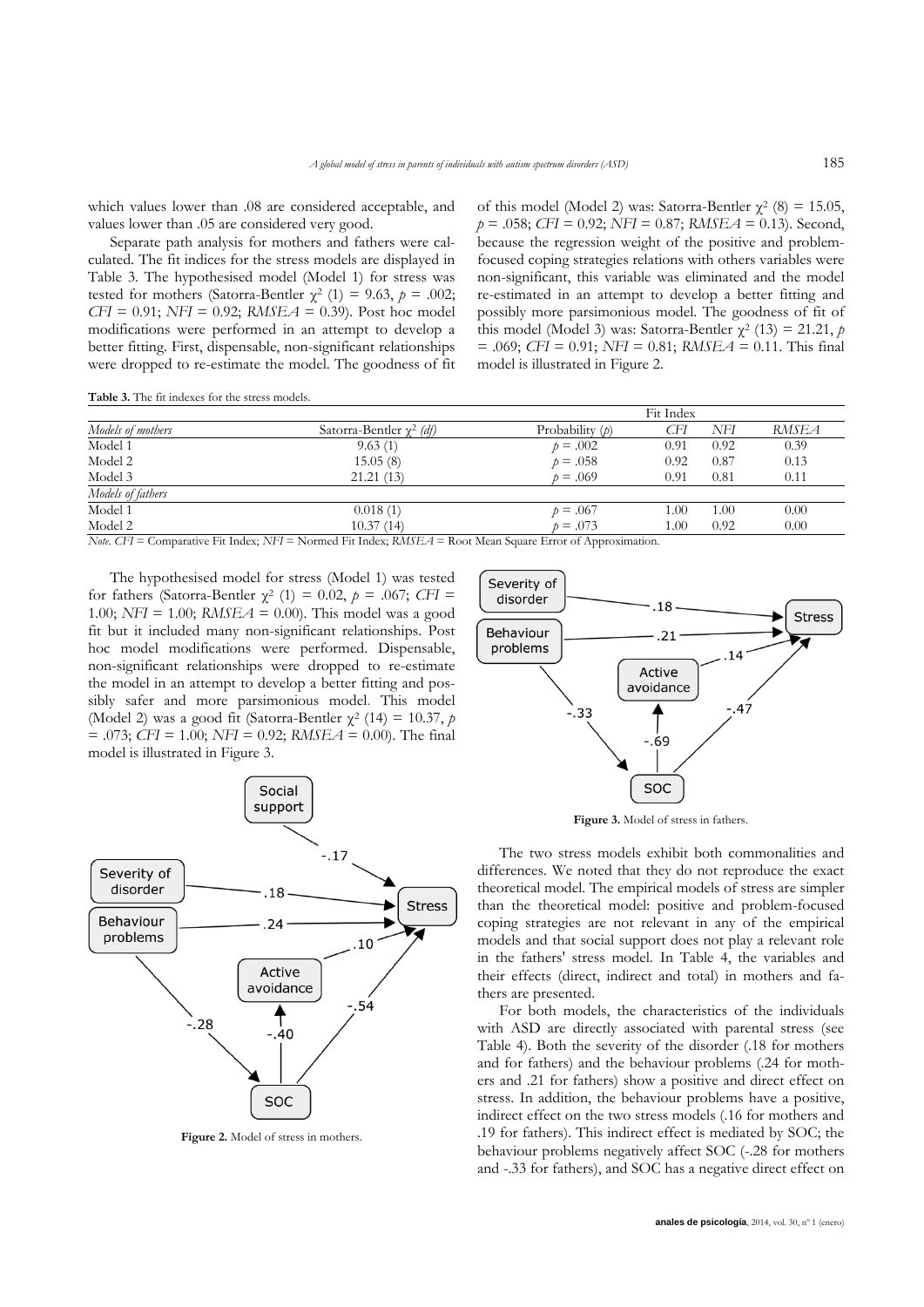stress (-.54 for mothers and -.47 for fathers). SOC, in turn, has a negative, indirect effect on the two stress models (-.04 for mothers and -.10 for fathers). This indirect effect is mediated by active avoidance coping strategies; SOC negatively affects the active avoidance coping strategies (-.40 for mothers and -.69 for fathers), and active avoidance coping strategies has a positive direct effect on stress (.10 for mothers and .14 for fathers). We found that social support is only relevant to the model of stress in mothers. Social support has a direct negative effect on maternal stress  $(-17)$ , indicating that a greater perceived usefulness of social support for mothers is associated with lower levels of stress.

**Table 4.** Direct, Indirect and Total effects of variables in mothers' and fathers' models.

| Mothers                          |        |               |        |        |                  |        |        |               |  |  |
|----------------------------------|--------|---------------|--------|--------|------------------|--------|--------|---------------|--|--|
| Variables                        |        | <b>Stress</b> |        |        | Active avoidance |        |        | <b>SOC</b>    |  |  |
|                                  | Dir.   | Ind.          | Total  | Dir.   | Ind.             | Total  | Dir.   | Total<br>Ind. |  |  |
| Severity of disorder             | .18    |               | .18    |        |                  |        |        |               |  |  |
| Behaviour problems               | .24    | .16           | .40    |        | .11              | .11    | $-.28$ | $-.28$        |  |  |
| Support                          | $-.17$ |               | $-.17$ |        |                  |        |        |               |  |  |
| Active avoidance                 | .10    |               | .10    |        |                  |        |        |               |  |  |
| SOC                              | $-.54$ | $-.04$        | $-.58$ | $-.40$ |                  | $-.40$ |        |               |  |  |
| Fathers                          |        |               |        |        |                  |        |        |               |  |  |
| Variables                        |        | Stress        |        |        | Active avoidance |        |        | SOC.          |  |  |
|                                  | Dir.   | Ind.          | Total  | Dir.   | Ind.             | Total  | Dir.   | Total<br>Ind. |  |  |
| Severity of disorder             | .18    |               | .18    |        |                  |        |        |               |  |  |
| Behaviour problems               | .21    | .19           | .40    |        | .23              | .23    | $-.33$ | $-.33$        |  |  |
| Active avoidance                 | .14    |               | .14    |        |                  |        |        |               |  |  |
| SOC <sub>1</sub><br>$ -$<br>$ -$ | $-.47$ | $-.10$        | $-.57$ | $-.69$ |                  | $-.69$ |        |               |  |  |

 $$ 

To address whether the differences between the individual path models of mothers and fathers were due to group differences in scores for the variables or not, a comparative analysis of mean differences in the variables was performed. The results (Table 5) show no significant differences between mothers and fathers ( $N = 118$ ) on any of the variables except for positive and problem-focused coping strategies  $(t_{116} = -3.56, p \le 0.001; \text{Cohen's } d = 0.65)$ . The data show that mothers use this type of strategy  $(M = 17.78; SD = 5.35)$ more often than fathers ( $M = 14.53$ ;  $SD = 4.55$ ). This effect size interpreted according to Cohen (1988) suggests a medium effect (above 0.50). The post hoc power for this analysis was 0.94 (power equal 0.80 or above is interpreted as sufficient).

**Tabla 5.** Means (*M*), standard deviations (*SD*) and t-student (*t*) mean differences for all variables for mothers and fathers

| Mother         | Father         |           |
|----------------|----------------|-----------|
| M(SD)          | M(SD)          |           |
| 39.21(9.06)    | 39.21(9.06)    | 0.00      |
| 21.01 (14.38)  | 22.17 (15.86)  | 0.41      |
| 50.54(15.40)   | 49.86 (16.46)  | $-0.23$   |
| 133.03 (23.31) | 138.34 (24.40) | 1.21      |
| 17.78 (5.35)   | 14.52(4.55)    | $-3.56**$ |
| 3.78(2.96)     | 3.32(3.00)     | $-0.83$   |
| 107.57 (19.82) | 103.34 (18.79) | $-1.19$   |
|                |                |           |

\*\*  $p < .01$ ; \*  $p < .05$ 

With regard to stress, mothers and fathers show similar levels, at  $M = 107.58$  and  $M = 103.34$ , respectively. However, both groups have an average score of more than 90 points, which is the "clinically significant" cut-off for severe stress. In fact, 79.7 % of mothers and 78% of fathers have scores over 90.

## **Discussion**

The empirical results of this study support partially the use of the double ABCX theoretical model proposed by McCubbin and Patterson (1983) and the use of path analysis to examine the relationships among the variables in this model. Path analysis allows us to make statements about the patterns of relationships and to identify the direct and indirect effects among a set of variables. The resultant empirical models exhibit a partial fit with the theoretical model. There are patterns of relationships consistent with the model and there are, however, some inconsistencies: positive and problem-focused coping strategies are not relevant in any empirical models, and social support does not play a relevant role in the fathers' stress model. Furthermore, the theoretical model posed three possible types of indirect effects of characteristics of individual with ASD on stress, through the three mediating variables: social support, SOC, and coping strategies. The empirical models only exhibit, the indirect ef-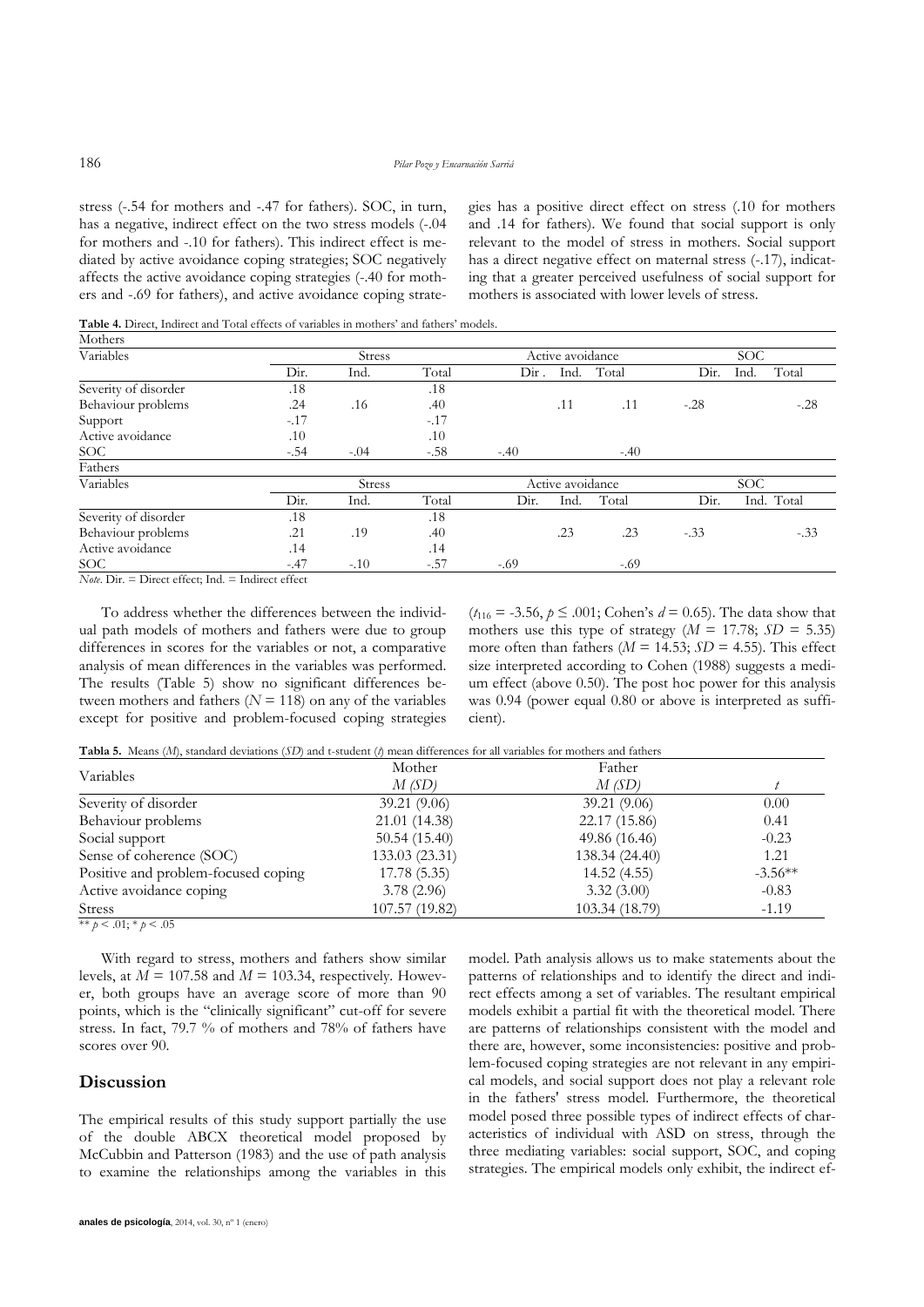fect of behaviour problems on stress through SOC, which is consistent in both models.

Separate path analyses examined stress in mothers and fathers, and the results reveal commonalities and differences, providing a more precise explanation of parental stress in mothers and fathers of individuals with ASD. The results of the two models show shared patterns for most variables and the relationships between these variables. Firstly, the characteristics of the individual with ASD have a direct association with parental stress; parents of individuals with severe disorders and serious behaviour problems report more stress than parents of individuals whose characteristics are not as severe. This finding is consistent with the findings of other studies that identify behaviour problems as one of the most important predictors of parental stress (Bishop et al., 2007; Estes et al., 2009; Herring et al., 2006; Tomanik et al., 2004). In addition, behaviour problems exhibit an indirect effect on both models. The level of SOC mediates the effect of the behaviour problems on parental stress. This pattern of this relationship is very clear and consistent. Behaviour problems have a negative effect on SOC and SOC has a negative effect on stress. Parents with a high SOC perceive the situation as more predictable, manageable and meaningful and have less stress than parents with a low SOC. Moreover, SOC has an indirect effect on stress though active avoidance coping strategies. Active avoidance coping strategies have a positive relation to stress, and SOC has a negative association with active avoidance coping. Parents with a low SOC tend to use more active avoidance strategies that parents with high SOC.

The origin of the SOC concept can be found in the theory of salutogenesis, which was proposed by Antonovsky (1987). SOC is conceptualised as:

a global orientation that expresses the extent to which one has a pervasive, enduring though dynamic feeling of confidence that: 1) the stimuli deriving from one's internal and external environments in the course of living are structured, predictable, and explicable; 2) the resources are available to meet the demands posed by these stimuli; and 3) these demands are challenges worthy of investment and engagement and that life make sense emotionally (Antonovsky, 1987, p. 19).

Although SOC is considered a unitary construct, it can be identified to have three components (comprehensibility, manageability and meaningfulness). People with a strong SOC perceive the world as predictable, manageable and meaningful, and they view stressors as important challenges that are worth facing (Antonovsky, 1992). Some studies have found that SOC is positively related to psychological health and well-being (Cohen & Dekel, 2000; Ericksson & Lindström, 2006; Pallant & Lae, 2002; Sagy et al. 1990), and SOC has been shown to have a significant negative association with parental stress (Mak et al., 2007; Oelofsen & Richardson, 2006; Olsson & Hwang, 2002; Pozo et al., 2006).

SOC is a personality characteristic or coping style. It is a stable trait that may be adversely affected by crisis situations (Antonowsky & Sagy, 1986). The difficulty of raising an individual with ASD can be viewed as an acute stressor that adversely affects the SOC level of the parents. Comparative studies show that the parents of children with ASD have a significantly lower SOC than the parents of children with normal development or the parents of children with intellectual disabilities but without autism (Oelofsen & Richardson, 2006; Olsson & Hwang, 2002). Children with ASD present behaviour problems, including aggression, self-injury, stereotyped behaviours and self-stimulating behaviours, which all represent the strongest predictors of parental stress (Dunlap & Robins, 1994; Richman, Belmont, Kim, Slavin, & Hayner, 2009). The child's challenging behaviours endanger the safety of the child and/or others and are often completely incomprehensible and unpredictable for parents. The child's behaviour problems can affect parental psychological adaptation in multiple ways (Pisula, 2011). Behaviour problems may lead to the parent being socially isolated (Worcester, Nesman, Mendez, & Keller, 2008), significantly fatigued, confused and feeling a loss of the sense of control; these effects can impact the parent's SOC and the protective role of SOC against stress.

Decreasing the severity of behaviour problems should be one of the main objectives of educational programs. Tamarit (1998) indicates that intervention is focused to decrease the probability of the emergence of challenging behaviour and the construction of an alternative behaviour. In this way, parents should understand the characteristics of autism. They should be properly informed of the sensory problems, paradoxical responses to stimulation and susceptibility to sensory overload (Ben-Sasson et al., 2007; Rivière, 2001; 2002; Tomchek & Dunn, 2007; Ventoso, 2000). Parents should also be encouraged to build positive environments that are predictable and to provide their children with basic communication skills and social regulation, which will result in a reduction in their behaviour problems (Robles & Romero, 2011).

An additional finding of this study is the significant role of SOC as a protective factor against stress. Parents with a high SOC present less stress than parents with lower SOC. Professionals could work with families to improve parents' SOC through its three components. Providing parents with clear and consistent information about the characteristics of ASD, explanations of behaviour problems and steps to take after diagnosis and throughout the individual's life could increase the comprehensibility of the problem. Parents should be informed about the support available to them, which can help to manage family demands and empower families to acquire feelings of control and manageability over their lives. Providing parents with a wide variety of coping strategies will enable them to developing the flexibility needed to implement the most appropriate strategy to meet every challenge increase adaptation. Parents can learn that demands can be perceived as challenges, which can lead to the redefinition of future goals and the reframing of negative con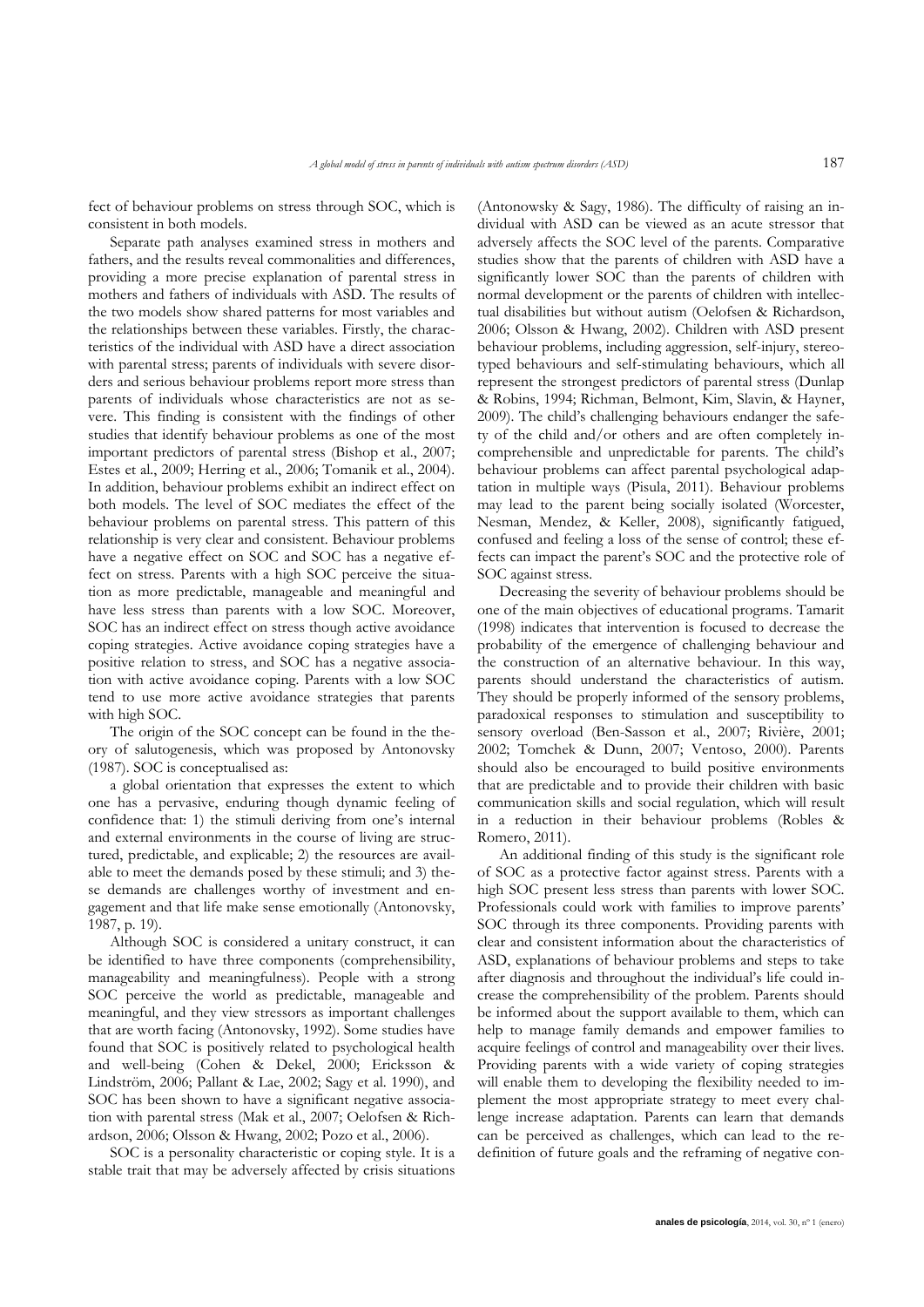cerns, improving the meaningfulness of the situation (King et al., 2006).

With regard to differences between mothers and fathers, we found that social support is relevant only to the model of stress in mothers. For mothers, perceived lack of social support had a direct and negative effect on stress. Mothers who perceived that they have useful and adequate social support to cope with the demands of caring for their child with ASD reported less stress; therefore, a lack of social support is a stress-inducing factor for mothers. In this study, more mothers than fathers were involved in childcare as their main activity compared to fathers. Previous studies of stress in parents of children with intellectual disabilities have found that whereas the fathers' stress was related to their relationship and attachment to the child, the maternal stress was more related to childcare demands (Keller & Honing, 2004; Krauss, 1993; Pelchat, Lefebvre, & Perreaultet, 2003).

Caring for an individual with ASD entails meeting many needs; a lack of formal support to meet special needs is a source of stress for families. Although autism has been diagnosed in children for more than 66 years, knowledge among health and educational professionals is insufficient. The accessibility of autism-specific services and professional support is still unsatisfactory, and the task of arranging proper support (medical, educational and other services) often falls to the parents (Weiss, 2002). Pisula (2011) found that this problem is present in many countries, including the USA (Watchtel & Carter, 2008), Belgium (Renty & Roegers, 2006) and Poland (Rajner & Wroniszewski, 2000). In Spain, the research conducted by Belinchón et al. (2001) examines the situation and the needs of individuals with ASD in Madrid and the surrounding region. The results indicate that the diagnosis of ASD is delayed by at least a year in 75% of the cases analysed and by more than two years in 54%. For this reason, parents demand more ASD-specific training for professionals. The data also show that there are insufficient educational resources and day care centres, and that individuals with ASD have difficulties in access to employment and integration into the community. Participating parents are concerned about this lack of resources and report high levels of stress and anxiety.

Several limitations of the present study must be taken into account. First, the small sample size limited the number of variables that could be included in the model. Because of this limitation, we used the total scores of the scales, missing in the model specific information provided by the subscales. Another limitation is the higher average age of individuals with ASD in the sample (14.2 years) and the wide age range (4-38 years). The psychological adaptation of parents who participated in the study may reflect a later stage of accommodation to the challenges of caring for an individual with ASD. Parents at an earlier stage of adjustment might exhibit a different pattern of adaptation. In the present study, the analysis of different models for subgroup of age of individuals with ASD could not be performed because of the size of the sample. For future studies, could be interesting examine models of adaptation comparing age groups, to determine the factors that influence parental adaptations over time.

An additional limitation concerns the external validity of the study. The inclusion criterion for the final sample was that both parents in a family had completed the questionnaires, which standardised the groups of mothers and fathers for family context. The application of this control had the effect of limiting the generalizability of the results. The outcomes can be generalised only to two-parent families. Further studies should use a multidimensional perspective to examine other family types, such as single parent families*.*

Despite their limitations, the findings of this multidimensional study of parental stress can help professionals to plan interventions in families that include an individual with ASD. Severe stress experienced by the parents of children with ASD can have severe consequences on the parents' physical and mental health (Abbeduto, Seltzer, Shattuck, Krauss, Orsmond, & Murphy, 2004; Kasari & Sigman, 1997; Limiñana & Patró, 2004; Molina-Jiménez, Gutierrez-García, Hernández-Domínguez, & Contreras, 2008; Orejudo & Froján, 2005; Phetrasuwan & Miles, 2009). In this study, 79.7 % of the mothers and 78% of the fathers had scores indicating clinically significant stress levels. Our results are in the same line that the result finding by other studies, which also indicate that parents of children with autism have very high levels of stress (Baker et al., 2005; Belchic, 1996; Dyson, 1997; Herring et al., 2006; Oizumi, 1997; Tomanik et al., 2004); and but that there are no differences in stress between mothers and fathers (Cuxart, 1995; Dewey, 1999; Dyson, 1997; Hastings, Kovshoff, Ward, et al., 2005). Professional attention to factors that facilitate the parents' psychological adaptation and their capacity to respond to the challenges of raising an individual with ASD can have positive and profound consequences on the parents' lives and their relationships with the child and family.

## **References**

- Abadin, R. R. (1995). *Parenting Stress Index Manual.* Odessa, FL: Psychological Assesment Resources.
- Abbeduto, L., Seltzer, M. M., Shattuck, P., Krauss, M. W., Orsmond, G., & Murphy, M. M. (2004). Psychological well-being and coping in mothers of youths with autism, Down syndrome, or fragile X syndrome. *American Journal on Mental Retardation, 109*(3)*,* 237-254. [http://dx.doi.10.1352/0895-8017\(2004\)109<237:PWACIM>2.0.CO;2](http://dx.doi.10.1352/0895-8017(2004)109%3c237:PWACIM%3e2.0.CO;2)
- Altiere, M. J. (2006). *Family functioning and coping behaviours in parents of children with autism*. (Master thesis and Doctoral dissertation). Michigan, MI: Eastern Michigan University, Retrieved from <http://commons.emich.edu/theses/54>
- Antonovsky, A. (1987). *Unravelling the mystery of health: How people manage stress and stay well* (1ª.ed.). San Francisco, CA: Jossey-Bass.
- Antonovsky, A. (1992). Can attitudes contribute to health? *Advances: The Journal of Mind-Body Health, 8,* 33–49.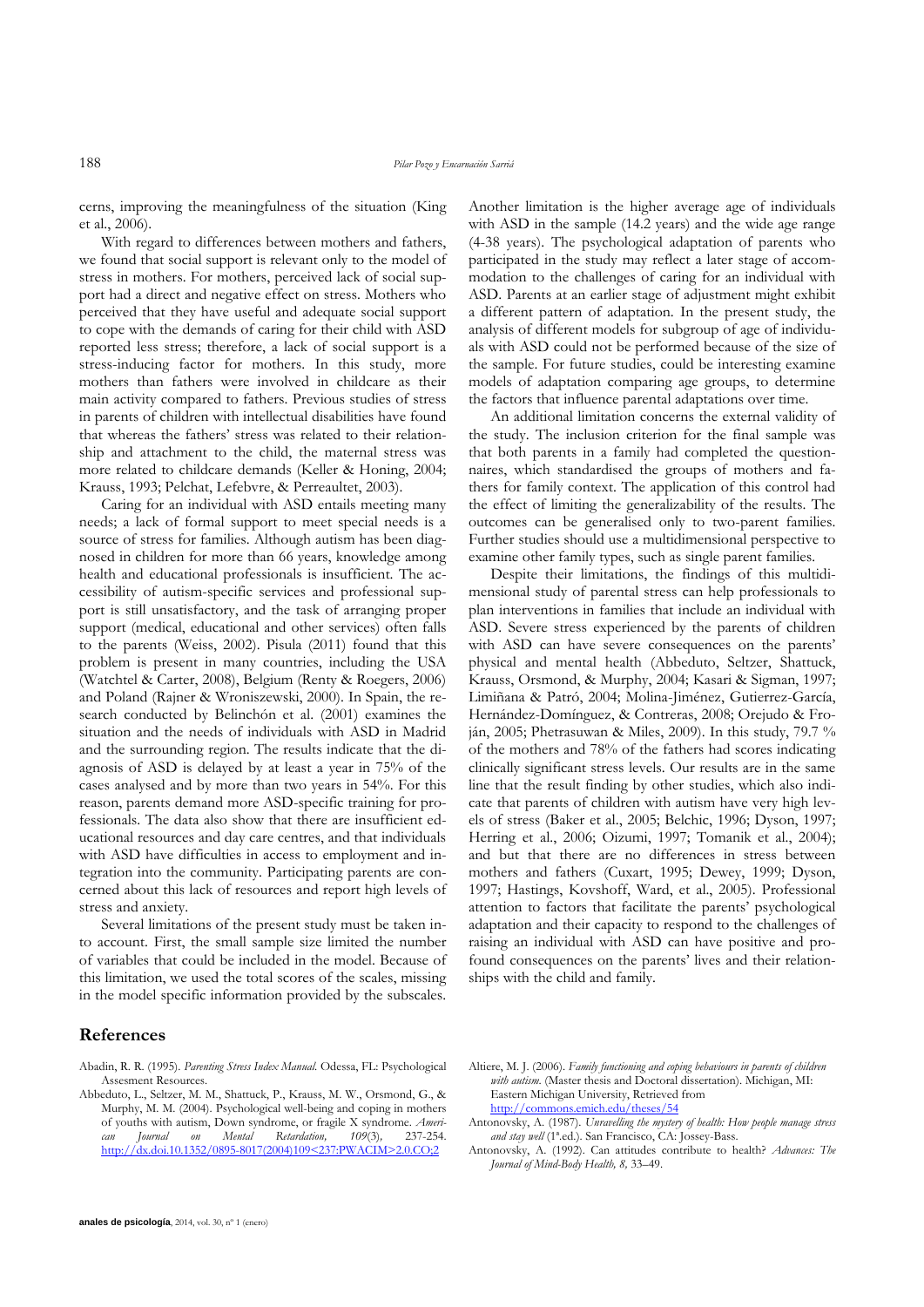- Antonovsky, A. (1993). The structure and properties of the sense of coher-<br>ence scale. Social Science and Medicine. 36. 725-733. ence scale. *Social Science and* [http://dx.doi.org/10.1016/0277-9536\(93\)90033-Z](http://dx.doi.org/10.1016/0277-9536%2893%2990033-Z)
- Antonovsky, A., & Sagy, S. (1986). The development of a sense of coherence and its impact on responses to stress situations. *Journal of Social Psychology, 126*, 213-225.
- American Psychiatric Association. (2000). *Diagnostic and statistical manual of mental disorders* (4th ed., text rev.). Washington, DC: Author
- Baker, B. L., Blacher, J., Crnic, K. A., & Edelbrock, C. E. (2002). Behaviour problems and parenting stress in families of three-year-old children with and without developmental delay. *American Journal on Mental Retardation, 107,* 433-444. [http://dx.doi.org/10.1352/0895-](http://dx.doi.org/10.1352%2F0895-8017%282002%29107%3C0433%3ABPAPSI%3E2.0.CO%3B2) [8017\(2002\)107<0433:BPAPSI>2.0.CO;2](http://dx.doi.org/10.1352%2F0895-8017%282002%29107%3C0433%3ABPAPSI%3E2.0.CO%3B2)
- Baker, B. L., McIntyre, L. L., Blacher, J., Crnic, K. A. Edelbrock, C., & Low, C. (2003). Preschool children with and without developmental delay: Behaviour problems and parenting stress over time. *Journal of Intellectual Disability Research, 47,* 217-230. [http://dx.doi.10.1046/j.1365-](http://dx.doi.10.1046/j.1365-2788.2003.00484.x) [2788.2003.00484.x](http://dx.doi.10.1046/j.1365-2788.2003.00484.x)
- Baker, B. L., Blacher, J., & Olsson, M. B. (2005). Preschool children with and without developmental delay: Behaviour problems, behaviours' optimism and wellbeing. *Journal of Intellectual and Developmental Disability, 49*(8), 575-590[. http://dx.doi.10.1111/j.1365-2788.2005.00691.x](http://dx.doi.10.1111/j.1365-2788.2005.00691.x)
- Baker-Ericzén, M. J., Brookman-Frazee, L., & Sthamer, A. (2005). Stress level and adaptability in parents of toddlers with and without autism spectrum disorders. *Research and Practice for Persons with Severe Disabilities, 30,* 194-204. <http://dx.doi.org/10.2511/rpsd.30.4.194>
- Bebko, J. M., Konstantareas, M. M., & Springer, J. (1987). Parent and professional evaluations of family stress associated with characteristics of autism. *Journal of Autism and Developmental Disorders, 17,* 565-576.
- Belchic, J. K. (1996). Stress, social support and sense of parenting competence: A comparison of mothers and fathers of children with autism, Down syndrome and normal development across the family life cycle. *Dissertation Abstracts International: Section A: The Humanities and Social Sciences,* 57(2-A), 574.
- Belinchón, M., Hernández, J. M., Martos, J., Morgade, M., Murillo, E., Palomo, R., et al. (2001). *Situación y necesidades de las personas con trastornos del espectro autista en la Comunidad de Madrid* [Situations and needs of people with autism spectrum disorders in the Community of Madrid]. Madrid: Martín y Macías.
- Ben-Sasson, A., Cermak, S. A., Orsmond, G. I., Tager-Flusberg, H., Carter, A. S., Kadlec, M. B., & Dunn, W. (2007). Extreme sensory modulation behaviors in toddlers with autism spectrum disorders. *The American Journal of Occupational Therapy, 61*(5), 584-592. Available from: [http://www.henryot.com/pdf/Behaviors\\_in\\_Toddlers\\_with\\_Autism.p](http://www.henryot.com/pdf/Behaviors_in_Toddlers_with_Autism.pdf) [df](http://www.henryot.com/pdf/Behaviors_in_Toddlers_with_Autism.pdf)
- Benson, P. R. (2006). The impact of symptom severity of depressed parents of children with ASD. *Journal of Autism and Developmental Disorders, 36,* 685-695. <http://dx.doi.10.1007/s10803-006-0112-3>
- Bishop, S. L., Richler, J., Cain, A. C., & Lord, C. (2007). Predictors of perceived negative impact in mothers of children with autism spectrum disorder. *American Journal on Mental Retardation, 112,* 450-461. [http://dx.doi.10.1352/0895-8017\(2007\)112\[450:POPNII\]2.0.CO;2](http://dx.doi.10.1352/0895-8017(2007)112%5b450:POPNII%5d2.0.CO;2)
- Bravo, K. (2006). Severity of autism and parental stress: The mediating role of family environment. *Dissertation Abstracts International: Section A: The Humanities and Social Sciences, 66, 10,* 3.821.
- Bristol, M. (1979). Maternal coping with autistic children: The effects of child characteristics and interpersonal support. *Dissertation Abstracts Unpublished*. University of Chapel Hill, North Carolina, EE.UU.
- Bristol, M. (1984). Family resources and successful adaptation to autistic children. In E. Schopler y G. Mesibov (Eds.), *The effects of autism on the family* (pp. 289-319). New York, NY: Plenum Press.
- Bristol, M. (1987). Mothers of children with autism or communication disorders: Successful adaptation and the double ABCX Model. *Journal of Autism and Developmental Disorders, 17,* 469-486.
- Bristol, M., Gallagher, J. J., & Schopler, E. (1988). Mothers and fathers of young developmentally disabled and nondisabled boys: Adaptation and spousal support. *Developmental Psychology, 24*(3), 441-451.
- Carver, C. S. (1997). You want to measure coping but your protocol's too long: Consider de brief COPE. *International Journal of Behaviour Medicine, 4,* 92-100.
- Crespo, M., & Cruzado, J. A. (1997). La evaluación del afrontamiento: Adaptación española del cuestionario COPE con una muestra de estudiantes universitarios. [The assessment of coping: Spanish adaptation of the COPE questionnaire with a sample of university students]. *Análisis y Modificación de Conducta, 23,* 797-830.
- Cohen, J. (1988). *Statistical power analysis for the behavioral sciencies. Second edition.*  Hillsdale, NJ: LEA.
- Cohen, O., & Dekel, R. (2000). Sense of coherence, ways of coping, and well-being of married and divorced mothers. *Contemporary Family Thera-*<br> *py:* An International Journal, 22, 467-486. py: An International <http://dx.doi.org/10.1023/A:1007853002549>
- Cuxart, F. (1995). *Estrés y psicopatología en padres de niños autistas. [Stress and psychopatology in parents of autistic child].* (Unpublished doctoral dissertation). Universitat Autónoma de Barcelona, Barcelona, España.
- Dewey, J. T. (1999). Child characteristics affecting stress reactions in parents of children with autism. *Dissertation Abstracts International Section A: Humanities and Social Sciences, 60(2A),* 388.
- Dunlap, G., & Robbins, F. R. (1994). Parents' reports of their children's challenging behaviors: Results of a statewide survey. *Mental Retardation*, *32*(3), 206-212.
- Dunn, M. E., Burbine, T., Bowers, C. A., & Tantleff-Dunn, S. (2001). Moderators of stress in parents of children with autism. *Community Mental Health Journal, 37,* 39–52.
- Dyson, L. L. (1997). Fathers and mothers of school age children with developmental disabilities: Parental stress, family functioning and social support. *American Journal on Mental Retardation, 102,* 267-279. [http://dx.doi.org/10.1352/0895-](http://dx.doi.org/10.1352%2F0895-8017%281997%29102%3C0267%3AFAMOSC%3E2.0.CO%3B2)

[8017\(1997\)102<0267:FAMOSC>2.0.CO;2](http://dx.doi.org/10.1352%2F0895-8017%281997%29102%3C0267%3AFAMOSC%3E2.0.CO%3B2)

- Ericksson, M., & Lindtröm, B. (2006). Antonovsky's sense of coherence scale and the relations with health: A systematic review. *Journal of Epidemiology and Community Health, 60*(5), 376-381. [http://dx.doi.org/10.1136/jech.2005.041616](http://dx.doi.org/10.1136%2Fjech.2005.041616)
- Estes, A., Munson, J., Dawson, G., Koehler, E., Zhou, X-H., & Abbott, R. (2009). Parenting stress and psychological functioning among mothers of preschool children with autism and developmental delay. *Autism, 13*(4), 375–387. <http://dx.doi.10.1177/1362361309105658>
- Faul, F., Erdfelder, E., Lang, A. G., & Buchner, A. (2007). G\* Power 3: A flexible statistical power analysis program for the social, behavioral, and biomedical sciences. *Behavioral Research Methods, 39,* 175-191.
- Finch, J. F., West, S. G., & MacKinnon, D. P. (1997). Effects of sample size and no-normality on the estimation of mediated effects in latent variable models. *Structural Equation Modeling, 4*, 87-107.
- García-Villamisar, D., & Muela, C. (1998). Comparación entre la Childhood Autism Rating Scale (CARS) y el DSM-IV en una muestra de adultos autistas [Comparison of Childhood Autism Rating Scale (CARS) and DSM-IV in a sample of adults with autism]. *Revista de Psiquiatría de la Universidad de Medicina de Barcelona, 25*(5), 105-111.
- García-Villamisar, D., & Polaino-Lorente, A. (1992). Evaluación del autismo infantil: Una revisión de los instrumentos escalares y observacionales. *Acta Pediátrica Española, 50,* 383-388.
- Gray, D. E., & Holden, W. J. (1992). Psycho-social well-being among the parents of children with autism. *Australia and New Zealand Journal of Developmental Disabilities*, 18, 83–93. <http://dx.doi.org/10.1080/07263869200034841>
- Hastings, R. P. (2003). Child behaviour problems and partner mental health as correlates of stress in mothers and fathers of children with autism. *Journal of Intellectual Disability Research, 47,* 231-237. <http://dx.doi.org/10.1046/j.1365-2788.2003.00485.x>
- Hastings, R. P., & Johnson, E. (2001). Stress in UK families conducting intensive home-based behaviour intervention for their young child with autism. *Journal of Autism and Developmental Disorders, 31,* 327–336. <http://dx.doi.org/10.1023/A:1010799320795>
- Hastings, R. P., Kovshoff, H., Ward, N. J., degli Espinosa, F., Brown, T., & Remington B. (2005). Systems analysis of stress and positive perceptions in mothers and fathers of pre-school children with autism. *Journal of Autism and Developmental Disorders, 35,* 635–644. <http://dx.doi.10.1007/s10803-005-0007-8>
- Hastings, R. P., Kovshoff, H., Brown, T., Ward, N. J., degli Espinosa F., & Remington B. (2005). Coping strategies in mothers and fathers of pre-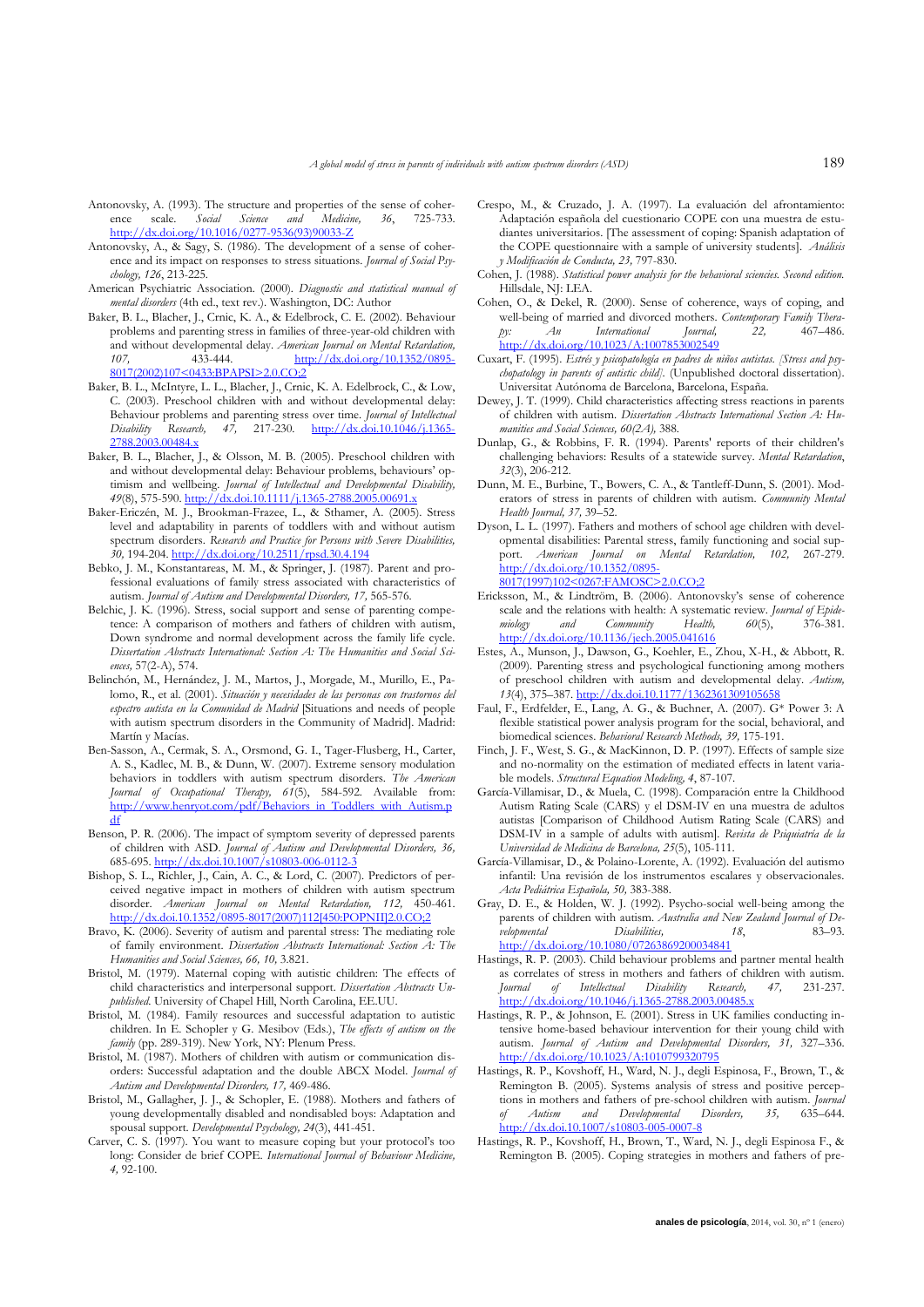school and school-age children with autism. *Autism, 9,* 377–391. <http://dx.doi.10.1177/1362361305056078>

- Herring, S., Gray, K., Taffe, J., Tonge, B., Sweeney, D., & Einfeld, S. (2006). Behaviour and emotional problems in toddlers with pervasive developmental disorders and developmental delay: Associations with parental mental health and family functioning. *Journal of Intellectual Disability Research, 50,* 874-382. [http://dx.doi.org/10.1111/j.1365-](http://dx.doi.org/10.1111/j.1365-2788.2006.00904.x) [2788.2006.00904.x](http://dx.doi.org/10.1111/j.1365-2788.2006.00904.x)
- Hoffman, C. D., Sweeney, D. P., & Lopez-Wagner, M. C. (2008). Children with autism: Sleep problems and mothers<sup>T</sup> stress. *Focus on Autism and Other* Developmental Disabilities, 23(3), 155-165. *Other Developmental Disabilities, 23*(3), 155-165. <http://dx.doi.10.1177/108835760831627>
- Kasari, C., & Sigman, M. (1997). Linking parental perception to interaction in young children with autism. *Journal of Autism and Developmental Disorders, 27,* 39-57.
- Keller, D., & Honing, A. (2004). Maternal and paternal stress in families with school-aged children with disabilities. *American Journal of Orthopsychiatry, 74,* 337-348. <http://dx.doi.10.1037/0002-9432.74.3.337>
- King, G. A., Zwaigenbaum, L., King, S., Baxter, D., Rosenbaum, P., & Bates, A. (2006). A qualitative investigation of changes in the belief systems of families of children with autism or Down syndrome. *Child: Care, Health & Development, 32*(3), 353–369. http://dx.doi.org/10.1111/j.1365-2788.2006.00904.x
- Konstantareas, M. (1991). Effects of developmental disorder on parents: Theoretical and applied considerations. *Psychiatric Clinics of North America, 14*(1), 183-198.
- Konstantareas, M. M., & Homatidis, S. (1989). Assessing child symptom severity and stress in parents of autistic children. *Journal of Child Psychology and Psychiatry, 30*, 459–470. [http://dx.doi.org/10.1111/j.1469-](http://dx.doi.org/10.1111/j.1469-7610.1989.tb00259.x) [7610.1989.tb00259.x](http://dx.doi.org/10.1111/j.1469-7610.1989.tb00259.x)
- Krauss, M. W. (1993). Child-related and parenting stress: Similarities and differences between mothers and fathers of children with disabilities. *American Journal of Mental Retardation, 97,* 393-404.
- Lazarus, R., & Folkman, S. (1984). *Stress, appraisal and coping.* New York, NY: Springer.
- Lecavalier, L., Leone, S., & Wiltz, J. (2006). The impact of behaviour problems on caregiver stress in young people with autism spectrum disorders. *Journal of Intellectual Disability Research, 50,* 172–183. <http://dx.doi.org/10.1111/j.1365-2788.2005.00732.x>
- Limiñana, R.M., & Patró, R. (2004). Mujer y salud: trauma y cronificación de madres de discapacitados. [Women and Health: Trauma and chronification in mothers of disabled children] *Anales de Psicología, 20*(1), 47-54.
- Mak, W., Ho, A., & Law, R. (2007). Sense of coherence, parenting attitudes and stress in mothers of children with autism in Hong Kong. *Journal of Applied Research in Intellectual Disabilities, 20,* 157-167. <http://dx.doi.org/10.1111/j.1468-3148.2006.00315.x>
- McCubbin, H. I., & Patterson, J. M. (1983). The family stress process: The Double ABCX model of adjustment and adaptation. In H.I. McCubbin, M.B. Sussman & J. M. Patterson (Eds.), *Social Stress and the Family: Advances and Developments in Family Stress Theory and Research* (pp. 7–37). New York, NY: The Haworth Press.
- Mesibov, G. (1988). Diagnosis and assessment of autistic adolescent and adult. In E. Shopler and G. Mesibov (Eds.), *Diagnosis and assessment of autism.* New York, NY: Plenum Press.
- Molina-Jiménez, T., Gutierrez-García, A.G., Hernández-Domínguez, L., & Contreras, C. M. (2008). Estrés psicosocial: algunos aspectos clínicos y experimentales. [Psychosocial stress: Some clinical and experimental aspects]. *Anales de Psicología, 24*(2), 353-360.
- Morata-Ramírez, M. A., & Holgado-Tello, F. P. (2013). Construct validity of likert scales through confirmatory factorial analysis: A simulation study comparing different methods of estimation based on pearson and polychoric correlations. *International Journal of Social Science Studies, 1*(1): <http://dx.doi:10.11114/ijsss.v1i1.xx>
- Oelofsen, N., & Richardson, P. (2006). Sense of coherence and parenting stress in mothers and fathers of preschool children with developmental disability. *Journal of Intellectual and Developmental Disability, 31*(1), 1-12. <http://dx.doi.org/10.1080/13668250500349367>
- Oizumi, J. (1997). Assessing maternal functioning in families of children with autism. *Dissertation Abstracts International: Section B: The Sciences and Engineering, 57 (7B),* 4720.
- Olsson, M. B., & Hwang, C.P. (2002). Sense of Coherence in parents of children with different developmental disabilities. *Journal of Intellectual Disability Research, 46*(7), 548-559. [http://dx.doi.org/10.1046/j.1365-](http://dx.doi.org/10.1046%2Fj.1365-2788.2002.00414.x) [2788.2002.00414.x](http://dx.doi.org/10.1046%2Fj.1365-2788.2002.00414.x)
- Orejudo, S., & Froján, M. X. (2005). Síntomas somáticos: predicción diferencial a través de variables psicológicas, socidemográficas, estilos de vida y enfermedades [Somatic simptoms: diferential prediction by psychological and so-ciodemografic variables, lives' style and diseases]. *Anales de Psicología, 21*(2), 276-285.
- Pakenham, K. I., Sofronoff, K., & Samios, C. (2005). Finding meaning in parenting a child with Asperger syndrome: Correlates of sense making and benefit finding. *Research in Developmental Disabilities, 25,* 245-264. <http://dx.doi.org/10.1016/j.ridd.2003.06.003>
- Pallant, J. F., & Lae, L. (2002). Sense of coherence, well-being, coping and personality factors: Further evaluation of the sense of coherence scale.<br> *Personality* and Individual Differences. 33. 39–48. *Personality* and Individual Differences, 33, [http://dx.doi.org/10.1016/S0191-8869\(01\)00134-9](http://dx.doi.org/10.1016/S0191-8869%2801%2900134-9)
- Pelchat, D., Lefebvre, H., & Perreault, M. (2003). Differences and similarities between mothers' and fathers' experiences of parenting a child with a disability. *Journal of Child Health Care, 7,* 231–247. <http://dx.doi.10.1177/13674935030074001>
- Phetrasuwan, S., & Miles, M. S. (2009). Parenting stress in mothers of children with autism spectrum disorders. *Journal for Specialists in Pediatric Nursing, 188*(3), 157-165.
- Pisula, E. (2007). A comparative study of stress profiles in mothers of children with autism and those of children with Down's syndrome. *Journal of Applied Research in Intellectual Disabilities, 20,* 274-278. <http://dx.doi.org/10.1111/j.1468-3148.2006.00342.x>
- Pisula, E. (2011). Parenting stress in mothers and fathers of children with autism spectrum disorders. In M. R. Mohammadi (Ed.), *A comprehensive book on autism spectrum disorders* (pp. 87-106). Rijeka, Croatia: InTech Open Access. Retrieved from [http://www.intechopen.com/books/a](http://www.intechopen.com/books/a-comprehensive-book-on-autism-spectrum-disorders/parenting-stress-in-mothers-and-fathers-of-children-with-autism-spectrum-disorders)comprehensive-book-on-autism-spectrum-disorders/parenting-stres [in-mothers-and-fathers-of-children-with-autism-spectrum-disorders](http://www.intechopen.com/books/a-comprehensive-book-on-autism-spectrum-disorders/parenting-stress-in-mothers-and-fathers-of-children-with-autism-spectrum-disorders)
- Pozo, P., Sarriá, E., & Méndez, L. (2006). Estrés en madres de personas con autismo [Stress in mothers of children with autism]. *Psicothema, 18,* 342- 347. Available from<http://www.psicothema.com/pdf/3220.pdf>
- Pozo, P., Sarriá, E., & Brioso, A. (2011). Psychological adaptation in parents of children with autism spectrum disorders. In M. R. Mohammadi (Ed.), *A comprehensive book on autism spectrum disorders* (pp. 107-130). Rijeka, Croatia: InTech Open Access. Retrieved from: [http://www.intechopen.com/articles/show/title/psychological](http://www.intechopen.com/articles/show/title/psychological-adaptation-in-parents-of-children-with-autism-spectrum-disorders)adaptation-in-parents-of-children-with-autism-spectrum-disorder
- Pozo, P. Sarriá, E., & Brioso, A. (2013). Family quality of life and psychological well-being in parents of children with autism spectrum disorders: A double ABCX model. *Journal of Intellectual Disabilities Research.* Advanced online publication. <http://dx.doi.10.1111/jir.12042>
- Rajner, A., & Wroniszewski, M. (2000). *Raport 2000* [Report 2000]. Warsaw, Poland: Synapsis.
- Renty, J., & Roeyers, H. (2006). Satisfaction with formal support and education for children with autism spectrum disorder: The voices of the parents. *Child: Care, Health & Development*, *32*(3), 371–385.
- Richman, D. M., Belmont, J. M., Kim, M., Slavin, C. B., & Hayner, A. K. (2009). Parenting stress in families of children with Cornelia de Lange syndrome and Down syndrome. *Journal of Developmental*  $\breve{c}$ *<sup>2</sup> Physical Disabilities*, *21*(6), 537-553.
- Rivière, A. (2001). *Autismo: Orientaciones para la intervención educativa* [Autism: Guidance for educational intervention]. Madrid, España: Trotta.
- Riviére, A. (2002). *IDEA: Inventario del Espectro Autista* [IDEA: Autism Spectrum Inventory] Buenos Aires, Argentina: FUNDEC.
- Robles, Z., & Romero, E. (2011). Programas de entrenamiento para padres de niños con problemas de conducta: una revisión de su eficacia [Parent training of children with conduct problems: An efficacy Review]. *Anales de Psicología, 27*(1), 86-101.
- Rojahn, J., Matson, J. L., Lott, D., Svensen, A., & Smalls, Y. (2001). The Behaviour Problems Inventory: An instrument for the assessment of selfinjury, stereotyped behaviour, and aggression/destruction in individuals with developmental disabilities. *Journal of Autism and Developmental Disorders, 31,* 577-588. <http://dx.doi.org/10.1023/A:1013299028321>